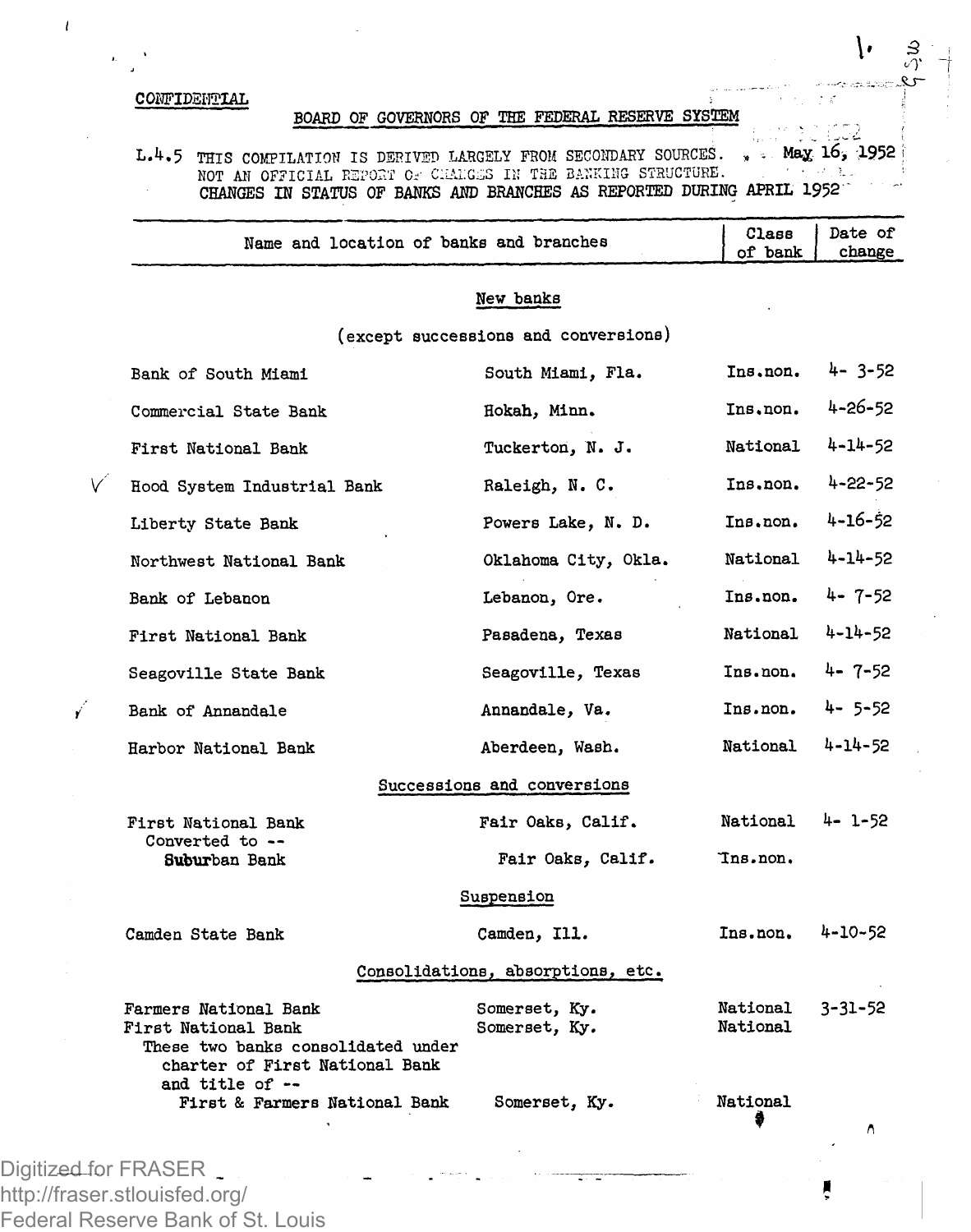| Name and location of banks and branches                                                                                                                                                                            |                                            | Class<br>of bank     | Date of<br>change |
|--------------------------------------------------------------------------------------------------------------------------------------------------------------------------------------------------------------------|--------------------------------------------|----------------------|-------------------|
|                                                                                                                                                                                                                    | Consolidations, absorptions, etc. (Cont'd) |                      |                   |
| / Glyndon Bank<br>Reisterstown Savings Bank of                                                                                                                                                                     | Glyndon, Md.                               | Ins.non.             | 4-14-52           |
| Baltimore County<br>These two banks merged under                                                                                                                                                                   | Reisterstown, Md.                          | Ins.non.             |                   |
| charter of Reisterstown Savings<br>Bank of Baltimore County and<br>title of --                                                                                                                                     |                                            |                      |                   |
| Reisterstown - Glyndon Bank                                                                                                                                                                                        | Reisterstown, Md.                          | Ins.non.             |                   |
| Concord National Bank<br>Absorbed by $-\bullet$                                                                                                                                                                    | Concord, Mass.                             | National             | 4-14-52           |
| Harvard Trust Co.                                                                                                                                                                                                  | Cambridge, Mass.                           | Member               |                   |
| Brooklyn State Bank<br>National Bank of Jackson<br>These two banks consolidated<br>under charter and title of --                                                                                                   | Brooklyn, Mich.<br>Jackson, Mich.          | National             | $Insnon.$ 4-21-52 |
| National Bank of Jackson                                                                                                                                                                                           | Jackson, Mich.                             | National             |                   |
| Stewartsville State Bank<br>Absorbed by --                                                                                                                                                                         | Stewartsville, Mo.                         | Ins.non.             | $4 - 5 - 52$      |
| First National Bank                                                                                                                                                                                                | Stewartsville, Mo.                         | National             |                   |
| Citizens National Bank & Trust Co.<br>Northern Valley National Bank<br>These two banks consolidated<br>under charter of Citizens National<br>Bank & Trust Co. and title of --<br>Citizens Northern Valley National | Englewood, N. J.<br>Tenafly, N. J.         | National<br>National | $3 - 31 - 52$     |
| Bank                                                                                                                                                                                                               | Englewood, N. J.                           | <b>National</b>      |                   |
| Mount Vernon Trust Co.<br>County Trust Co.<br>These two banks merged<br>under charter and title of--                                                                                                               | Mount Vernon, N.Y.<br>White Plains. N. Y.  | Member<br>Member     | 4- 1-52           |
| County Trust Co.                                                                                                                                                                                                   | White Plains, N. Y.                        | Member               |                   |
| First National Bank<br>First National Bank<br>These two banks consolidated<br>under charter and title of --                                                                                                        | Cincinnati, Ohio<br>Norwood, Ohio          | National<br>National | $3 - 31 - 52$     |
| First National Bank                                                                                                                                                                                                | Cincinnati, Ohio                           | National             |                   |
| Carnegie National Bank<br>Absorbed by --                                                                                                                                                                           | Carnegie, Pa.                              | National             | $4 - 21 - 52$     |
| Mellon National Bank & Trust Co.                                                                                                                                                                                   | Pittsburgh, Pa.                            | National             |                   |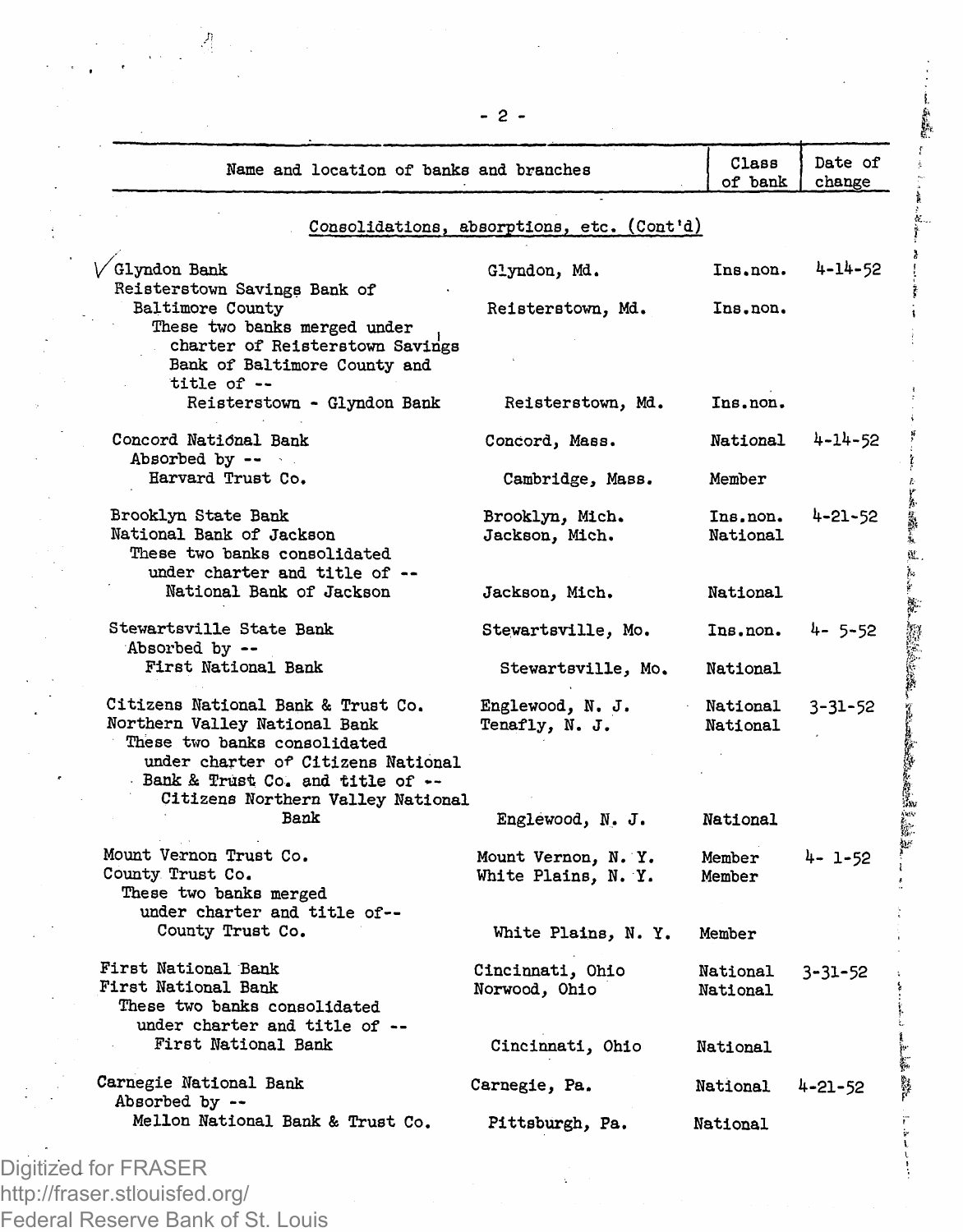| Name and location of banks and branches                                                                              |                                                                                                           | Сlавв<br>of bank               | Date of<br>change |
|----------------------------------------------------------------------------------------------------------------------|-----------------------------------------------------------------------------------------------------------|--------------------------------|-------------------|
|                                                                                                                      | Consolidations, absorptions, etc. (Cont'd)                                                                |                                |                   |
| Sugar Grove Savings Bank<br>Absorbed by --                                                                           | Sugar Grove, Pa.                                                                                          | Ins.non.                       | 4- 1-52           |
| Warren Bank & Trust Co.                                                                                              | Warren, Pa.                                                                                               | Member                         |                   |
| Tidioute State Bank<br>Absorbed by --                                                                                | Tidioute, Pa.                                                                                             | Ins.non.                       | 4-1-52            |
| Warren National Bank                                                                                                 | Warren, Pa.                                                                                               | National                       |                   |
| Madison Bank & Trust Co.<br>Absorbed by --                                                                           | Madison, Tenn.                                                                                            | Ins.non.                       | 4- 1-52           |
| First American National Bank                                                                                         | Nashville, Tenn.                                                                                          | National                       |                   |
| Citizens National Bank<br>Absorbed by --                                                                             | Crandall, Texas                                                                                           | National                       | 4-7-52            |
| Seagoville State Bank                                                                                                | Seagoville, Texas                                                                                         | Ins.non.                       |                   |
|                                                                                                                      | Withdrawal of State bank from Federal Reserve Membership                                                  |                                |                   |
| Peoples Bank                                                                                                         | Science Hill, Ky.                                                                                         | Insurance 4- 1-52<br>continued |                   |
|                                                                                                                      | Changes in name or location                                                                               |                                |                   |
| Durden Banking Co.<br>Name of town changed to --                                                                     | Summit, Ga.<br>Twin City, Ga.                                                                             | Ins.non.                       | $2 - 1 - 52$      |
| Peoples National Bank<br>Name changed to --                                                                          | Paducah, Ky.                                                                                              | National                       | 4-5-52            |
| Peoples First National Bank & Trust Co.                                                                              |                                                                                                           |                                |                   |
|                                                                                                                      | Branches established                                                                                      |                                |                   |
|                                                                                                                      | (including branches at military and other Government<br>establishments and banks converted into branches) |                                |                   |
| Golden State Bank                                                                                                    | Bell Gardens, Calif.                                                                                      | Ins.non.                       |                   |
| Hollydale Office<br>(De novo)                                                                                        | 12125 South Garfield Avenue<br>Hollydale, Calif.                                                          |                                | $4 - 4 - 52$      |
| Southern Commercial & Savings Bank<br>San Marino Office<br>(De novo)                                                 | East Pasadena, Calif.<br>San Marino, Calif.                                                               | Member                         | 4- 5-52           |
| Central Bank<br>Exposition Building Branch<br>(De novo; temporary branch open<br>from April 24, 1952 to May 2, 1952) | Oakland, Calif.<br>920 Fallon Street                                                                      | Ins. non.                      | 4-24-52           |

 $\bullet$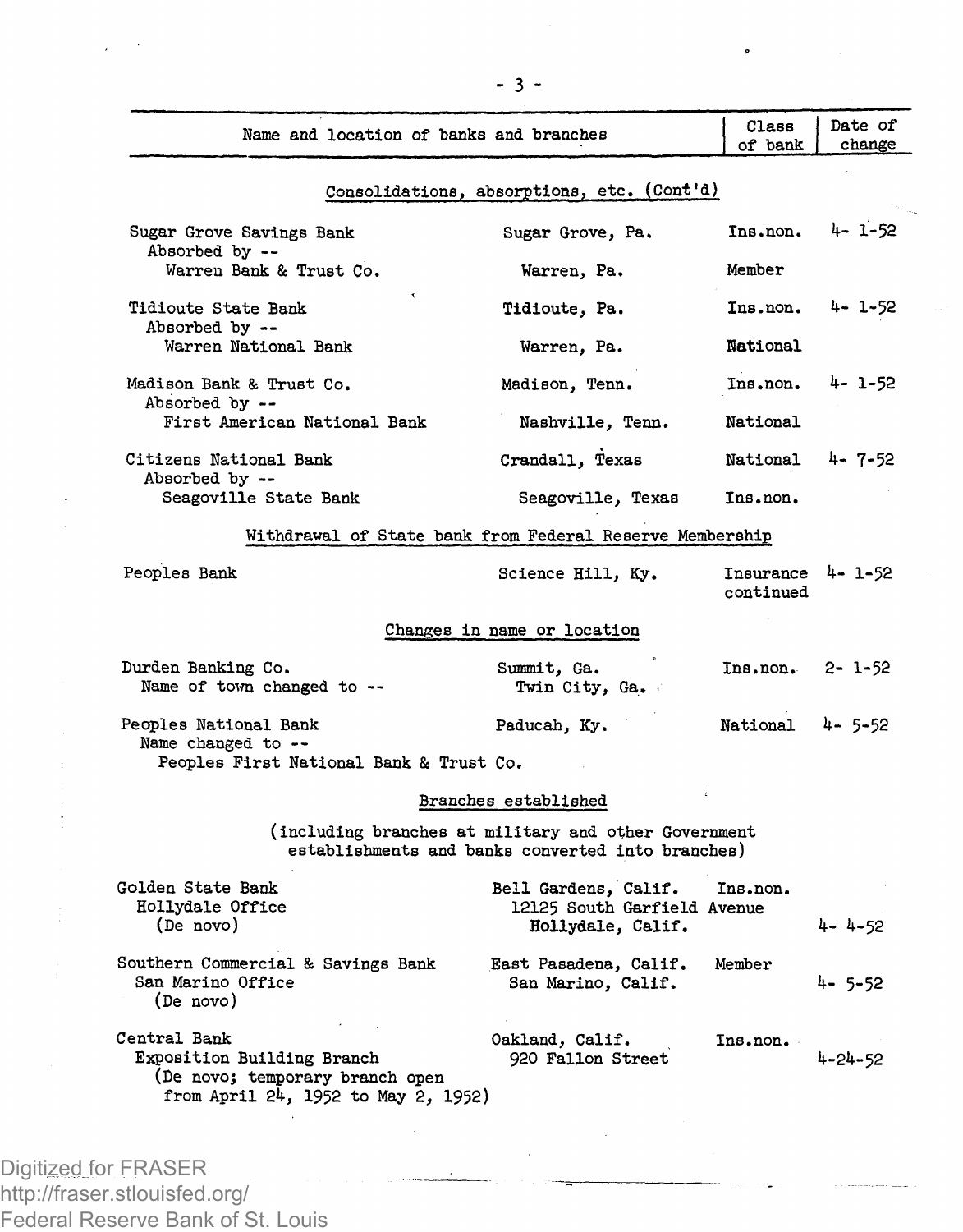| Name and location of banks and branches                                                                                                                                     |                                                                                                           | Class<br>of bank | Date of 8<br>change |
|-----------------------------------------------------------------------------------------------------------------------------------------------------------------------------|-----------------------------------------------------------------------------------------------------------|------------------|---------------------|
|                                                                                                                                                                             |                                                                                                           |                  |                     |
|                                                                                                                                                                             | Branches established (Cont'd)                                                                             |                  |                     |
|                                                                                                                                                                             | (including branches at military and other Government<br>establishments and banks converted into branches) |                  |                     |
| Colonial Trust Co.<br>Madison Street Branch<br>(De novo)                                                                                                                    | Wilmington, Del.<br>601 Madison Street                                                                    | Nonins.          | 4-7-52              |
| Fulton National Bank<br>West End Office<br>(De novo)                                                                                                                        | Atlanta, Ga.<br>. 633-639-645<br>Evans Street, S. W.                                                      | National         | 4-30-52             |
| Highland Bank<br>Highland Bank Agency<br>(De novo; formerly head office of<br>Highland Bank, which moved from<br>1029 Fort Thomas Avenue to 3 South<br>Fort Thomas Avenue.) | Fort Thomas, Ky.<br>1029 Fort Thomas<br>Avenue                                                            | Ins.non.         | $3 - 3 - 52$        |
| Royal Bank<br>Parkland Branch<br>(De novo)                                                                                                                                  | Louisville, Ky.<br>2738 Dumesnil Street                                                                   | Ins.non.         | 4-14-52             |
| First & Farmers National Bank<br>Farmers Branch<br>(Formerly Farmers National Bank)                                                                                         | Somerset, Ky.<br>57 Public Square                                                                         | National         | $3 - 31 - 52$       |
| Reisterstown - Glyndon Bank<br>Glyndon Branch<br>(Formerly Glyndon Bank)                                                                                                    | Reisterstown, Md.<br>Glyndon, Md.                                                                         | Ins.non.         | 4-14-52             |
| Harvard Trust Co.<br>Concord Office<br>(Formerly Concord National Bank)                                                                                                     | Cambridge, Mass.<br>38 Main Street<br>Concord, Mass.                                                      | Member           | 4-14-52             |
| Union Trust Co.<br>West Springfield Branch<br>(De novo)                                                                                                                     | Springfield, Mass.<br>Memorial Avenue<br>West Springfield, Mass.                                          | Member           | $4 - 14 - 52$       |
| National Bank of Jackson<br>Brooklyn Office<br>(Formerly Brooklyn State Bank)                                                                                               | Jackson, Mich.<br>121 North Main Street<br>Brooklyn, Mich.                                                | National         | $4 - 21 - 52$       |
| Citizens Northern Valley National Bank<br>Tenafly Office<br>(Formerly Northern Valley National<br>Bank)                                                                     | Englewood, N. J.<br>6 West Railroad Avenue<br>Tenafly, N. J.                                              | National         | $3 - 31 - 52$       |

بنو بالرباط

Digitized for FRASER http://fraser.stlouisfed.org/ Federal Reserve Bank of St. Louis

137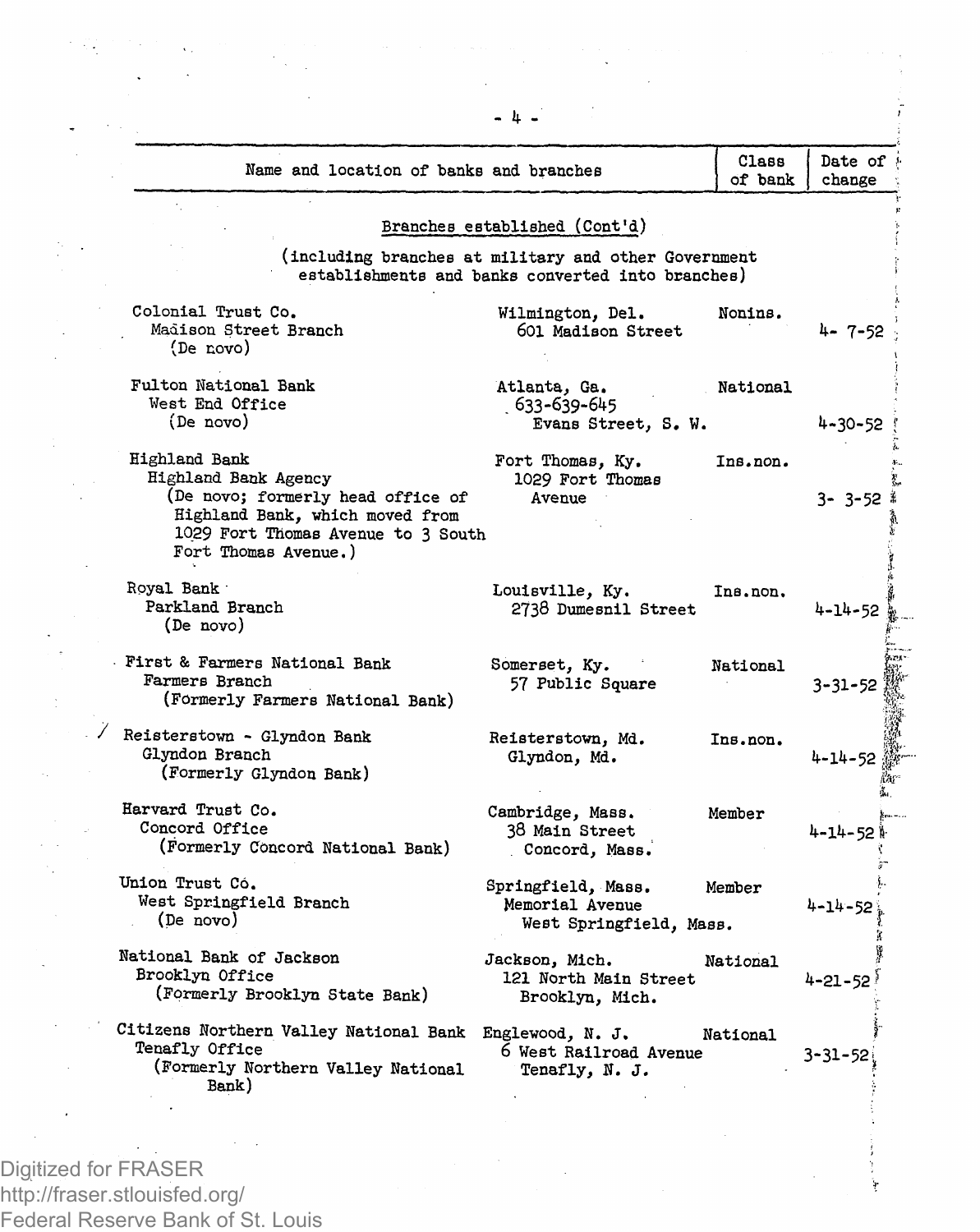| Name and location of banks and branches                                                  |                                                                                                           | Class<br>of bank | Date of<br>change |
|------------------------------------------------------------------------------------------|-----------------------------------------------------------------------------------------------------------|------------------|-------------------|
|                                                                                          | Branches established (Cont'd)                                                                             |                  |                   |
|                                                                                          | (including branches at military and other Government<br>establishments and banks converted into branches) |                  |                   |
| Central Trust Co.<br>Lyell - Mt. Read Office<br>(De novo)                                | Rochester, N. Y.<br>1370 Lyell Avenue                                                                     | Member           | 4-2-52            |
| County Trust Co.<br>Mount Vernon Office<br>(Formerly Mount Vernon Trust Co.)             | White Plains, N.Y.<br>20 East First Street<br>Mount Vernon, N. Y.                                         | Member           | 4- 1-52           |
| First National Bank<br>Norwood Branch<br>(Formerly First National Bank)                  | Cincinnati. Ohio<br>4600 Montgomery Road<br>Norwood, Ohio                                                 | National         | 3-31-52           |
| Park National Bank<br>Hebron Branch<br>(De novo)                                         | Newark, Ohio<br>Hebron, Ohio                                                                              | <b>National</b>  | 4-12-52           |
| Fidelity - Philadelphia Trust Co.<br>Rittenhouse Square Office<br>(De novo)              | Philadelphia, Pa.<br>S. E. Cor. 18th &<br>Walnut Streets                                                  | Member           | 4-30-52           |
| Northwestern National Bank<br>West Philadelphia Office<br>(De novo)                      | Philadelphia, Pa.<br>3926-28 Lancaster<br>Avenue                                                          | National         | $4 - 1 - 52$      |
| Saving Fund Society of Germantown<br>Northeast Branch<br>(De novo)                       | Philadelphia, Pa.<br>2604 Cottman Street                                                                  | Ins.non.         | 4-14-52           |
| Mellon National Bank & Trust Co.<br>Carnegie Branch<br>(Formerly Carnegie National Bank) | Pittsburgh, Pa.<br>West Main & Chartiers St.<br>Carnegie, Pa.                                             | National         | 4-21-52           |
| Warren Bank & Trust Co.<br>Sugar Grove Branch<br>(Formerly Sugar Grove Savings Bank)     | Warren, Pa.<br>Sugar Grove, Pa.                                                                           | Member           | 4- 1-52           |
| Warren National Bank<br>Tidioute Branch<br>(Formerly Tidioute State Bank)                | Warren, Pa.<br>Tidioute, Pa.                                                                              | National         | 4- 1-52           |
| First American National Bank<br>Madison Branch<br>(Formerly Madison Bank & Trust Co.)    | Nashville, Tenn.<br>Madison, Tenn.                                                                        | National         | 4- 1-52           |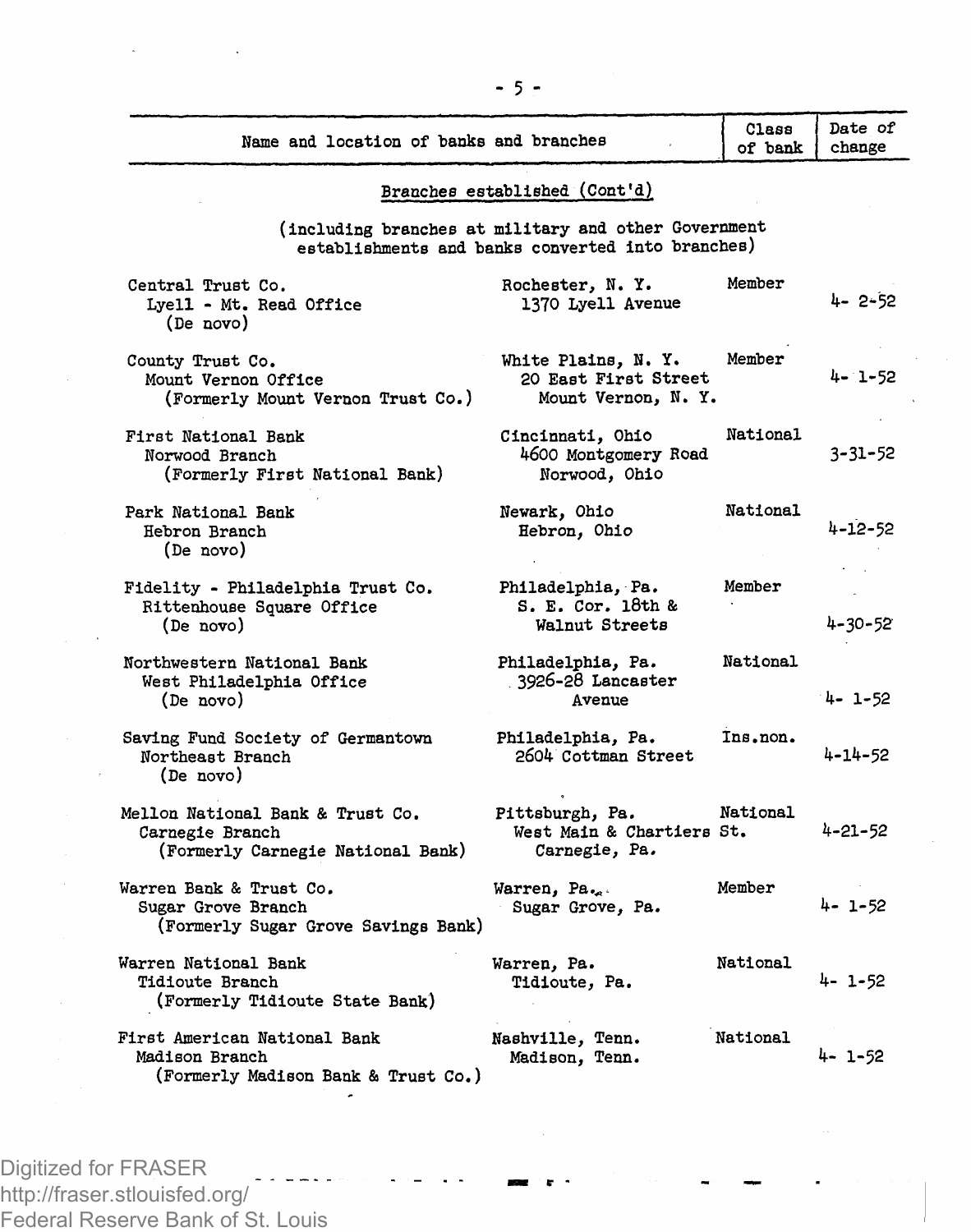| Name and location of banks and branches                                 |                                                                          | Class<br>of bank | Date of<br>change |
|-------------------------------------------------------------------------|--------------------------------------------------------------------------|------------------|-------------------|
|                                                                         |                                                                          |                  |                   |
|                                                                         | Banking facilities established at military and other Government          |                  |                   |
|                                                                         | establishments through arrangements made by Treasury Department          |                  |                   |
| Florida National Bank<br>Key West Naval Base                            | Key West, Fla.<br>Key West, Fla.                                         | National         | 4-14-52           |
| First National Bank<br>Kingston Steam Plant                             | Rockwood, Tenn.<br>Rockwood, Tenn.                                       | National         | 3-21-52           |
| First Security Bank of Utah, N. A.<br>Tooele Ordnance Depot             | Ogden, Utah<br>Tooele, Utah                                              | National         | 4-18-52           |
|                                                                         | Branches discontinued                                                    |                  |                   |
| Maine Savings Bank<br>Middle Street Branch                              | Portland, Me.<br>244 Middle Street                                       | Nonins.          | 12-28-51 #        |
| Bank of Sheboygan<br>Haven Branch                                       | Sheboygan, Wis.<br>Haven, Wis.                                           | Member           | 4- 1-52           |
|                                                                         | Changes in name or location of branches                                  |                  |                   |
| Miners & Merchants Bank                                                 | Bisbee, Ariz.                                                            | Ins.non.         |                   |
| Warren Branch                                                           | Warren, Ariz.                                                            |                  | 3-17-52           |
| Moved from                                                              | 409 Arizona Street                                                       |                  |                   |
| Moved to                                                                | 223 Arizona Street                                                       |                  |                   |
| Bank Of America N.T. & S.A.<br>Needles Branch<br>Moved from<br>Moved to | San Francisco, Calif.<br>Needles, Calif.<br>901 Broadway<br>700 Broadway | National         | 4-21-52           |
| Bank of Commerce & Savings<br>North Capitol Street Branch               | Washington, D. C.                                                        | Ins.non.         | $3 - 24 - 52$     |
| Moved from<br>Moved to                                                  | North Capitol & H Sts., N.W.<br>725 N. Capitol St., N.W.                 |                  |                   |
| National Bank & Trust Co.<br>River Park Branch                          | South Bend, Ind.                                                         | National         | 4-2-52            |
| Moved from<br>Moved to                                                  | 2929 Mishawaka Avenue<br>2928 Mishawaka Avenue                           |                  |                   |
| Union County Trust Co.                                                  | Elizabeth, N.J.                                                          | Member           |                   |
| Broad Street Branch                                                     |                                                                          |                  | 4-4-52            |
| Moved from                                                              | 113 Broad Street                                                         |                  |                   |
| Moved to                                                                | 350 Westminster Avenue                                                   |                  |                   |
| And renamed<br>Westminster Office                                       |                                                                          |                  |                   |

ł